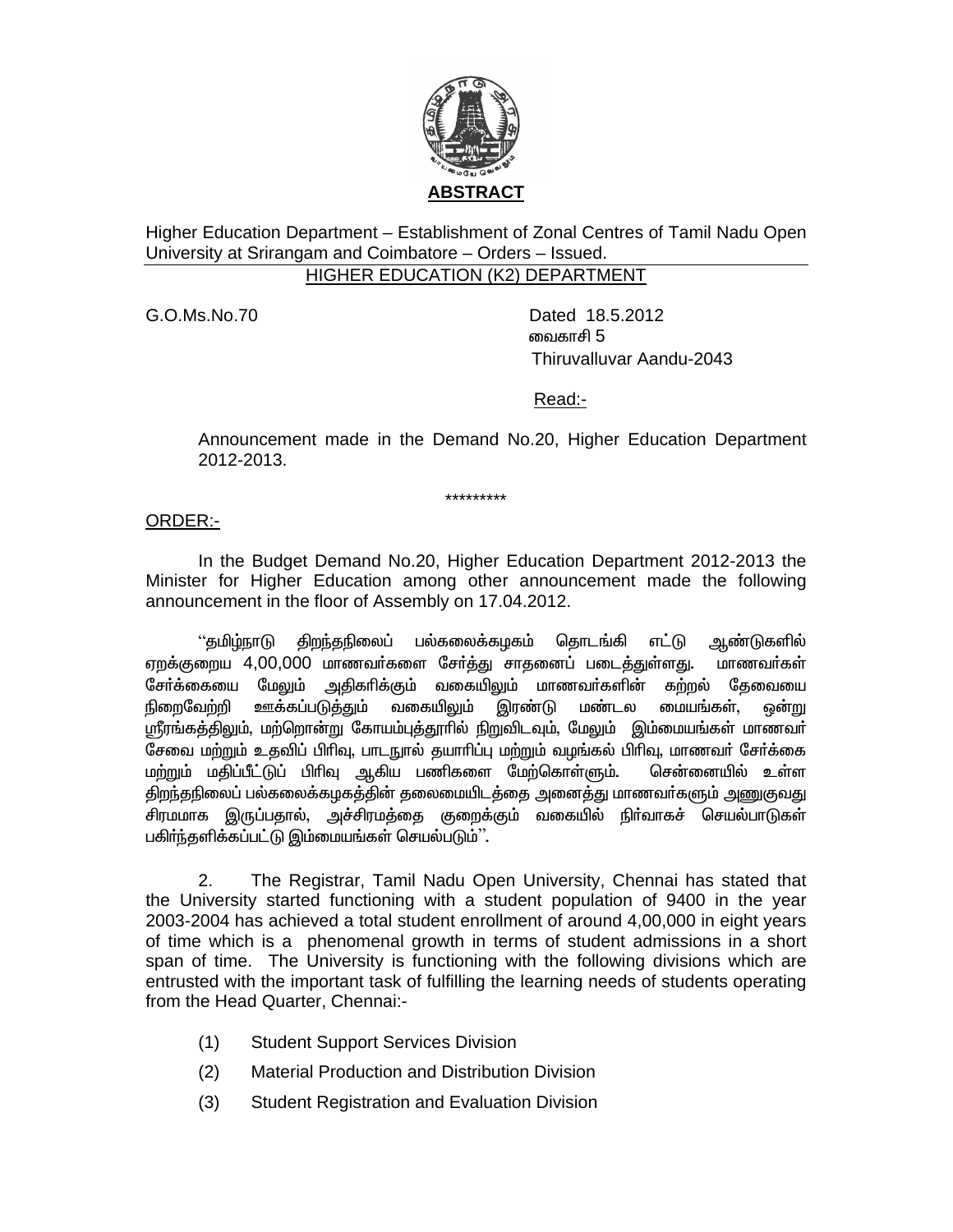3. The Registrar Tamil Nadu Open University, Chennai has also stated that the above important Divisions of the University function only from the Head Office of the University at Chennai, difficulties are encountered in redressing students' grievances in an effective way. Hence it is felt, if Zonal Centres are established in various Regions of the State, redressal mechanism of grievances of students can be made more effective because of decentralization and proximity. He has therefore sent proposal that Zonal Centres of Tamil Nadu Open University, Chennai at Srirangam and Coimbatore district at an estimated cost of Rs.43,44,000.00 may be established comprising of staff salary, maintenance of Zonal centres and infrastructure facilities and also to establish the above zonal centres in a rented building at initial stage subsequently action will be taken to construct own building.

 4. The Government after careful consideration accord sanction to establish Zonal Centres by the Tamil Nadu Open University, at Srirangam and Coimbatore at an expenditure of Rs.43.44 lakh as detailed in the Annexure to this order.

 5. Government also direct that the expenditure on the above said Zonal Centres be met by the Tamil Nadu Open University out of its own resources without seeking Government grants.

 6. The Government also direct that the norms and cost estimate as mentioned in the Annexure to this order to be followed scrupulously while establishing Zonal Centres at Srirangam and Coimbatore.

 7. The order issues with the concurrence of Finance Department vide its U.O.No.24046/Edn-1/12, dated 14.5.2012.

## (BY ORDER OF THE GOVERNOR)

## T.S. SRIDHAR, Additional Chief Secretary to Government.

To

The Vice-Chancellor / The Registrar, Tamil Nadu Open University, Chennai-15 The Accountant General, Chennai-18 The Pay and Accounts Officer, Chennai – 35. The Special P.A. to Minister Higher Education, Secretariat, Chennai – 9. The Private Secretary to Additional Chief Secretary, Higher Education Department, Secretariat, Chennai – 9. Copy to The Finance (Edn. I) Department, Chennai – 9. Higher Education (A/H) Department, Chennai – 9. SF/SC.

//Forwarded/by Order//

Section Officer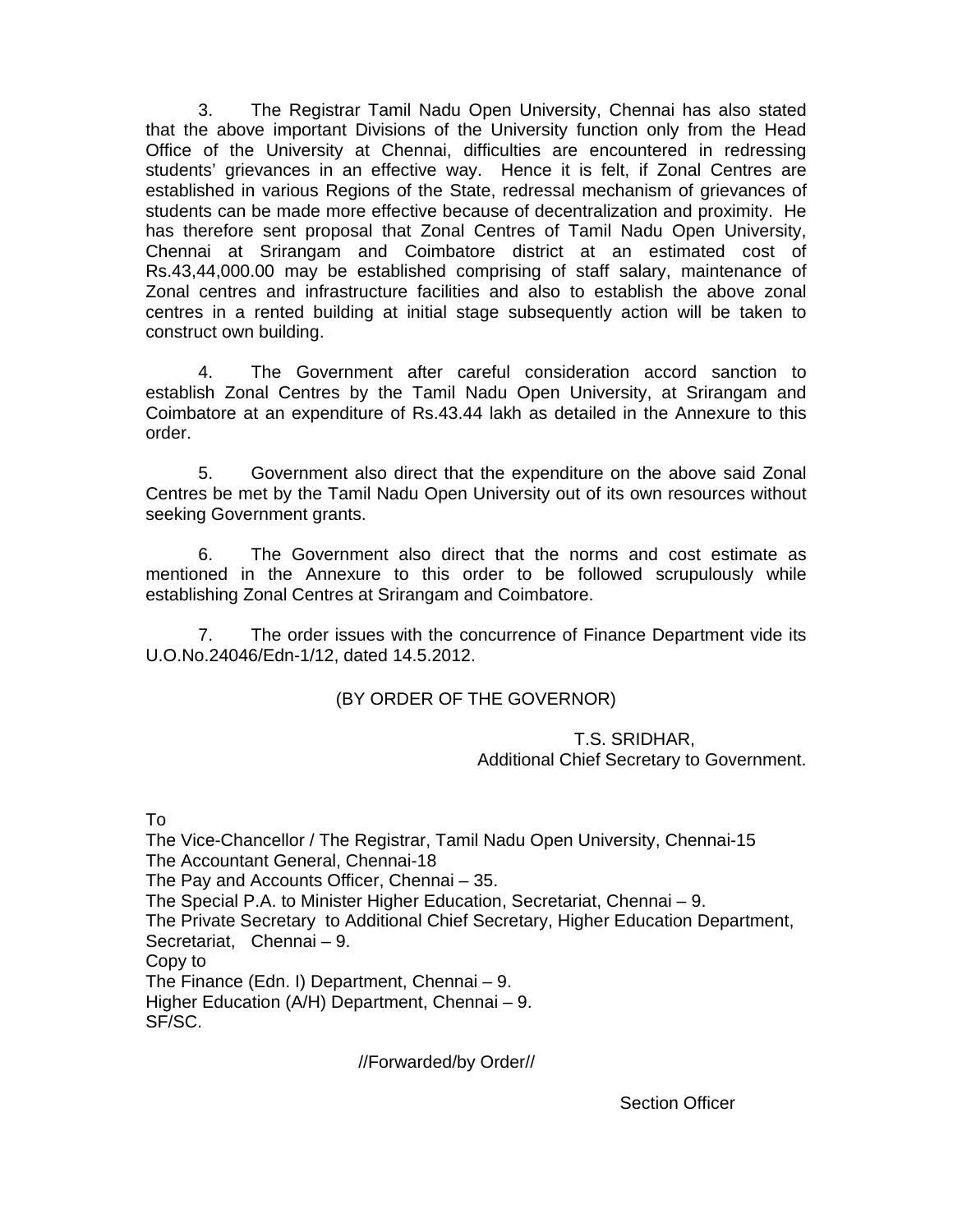## **ANNEXURE I to G.O.(Ms) No.70, Higher Education (K1) Department, dated 18.5.2012**

## **Norms and Cost Estimate for Zonal Centre at Srirangam and Coimbatore.**

- (1) To co-ordinate and monitor the functioning of the University Co-ordinating Centres, Learning Resource Centres and other Programme Study Centres including Community Colleges in the Zone.
- (2) To co-ordinate with the divisions and schools of the University.
- (3) To undertake admission related activities including sale of applications, Data Entry, Creation of Master records and transfer of Data to the Head Quarters for approval.
- (4) To undertake distribution of study materials to students.
- (5) To organize arrangements for evaluation of assignments and forward the same to Head Quarters.
- (6) To co-ordinate with Student Registration and Evaluation Division of the University for Exam related works.
- (7) To organize Counseling and Practical Classes.

| S.No. | <b>Particulars</b>                            | Cost in (Rs.) |
|-------|-----------------------------------------------|---------------|
| a     | <b>Salary for Staff:</b>                      |               |
| (i)   | Co-ordinator Salary<br>(Rs.35,000/- x1x2x12)  | 8,40,000/-    |
| (ii)  | Co-ordinator Salary<br>(Rs.20,000/- x2x2x12)  | $9,60,000/-$  |
| (iii) | System Administrator<br>(Rs.8000/-x1x2x12)    | $1,92,000/-$  |
| (iv)  | Data Entry Operators<br>(Rs.4000/-x2x2x12)    | $1,92,000/-$  |
| (v)   | <b>Office Assistant</b><br>(Rs.3000/-x1x2x12) | 72,000/-      |
|       | (a) Salary Component Total                    | 22,56,000/-   |